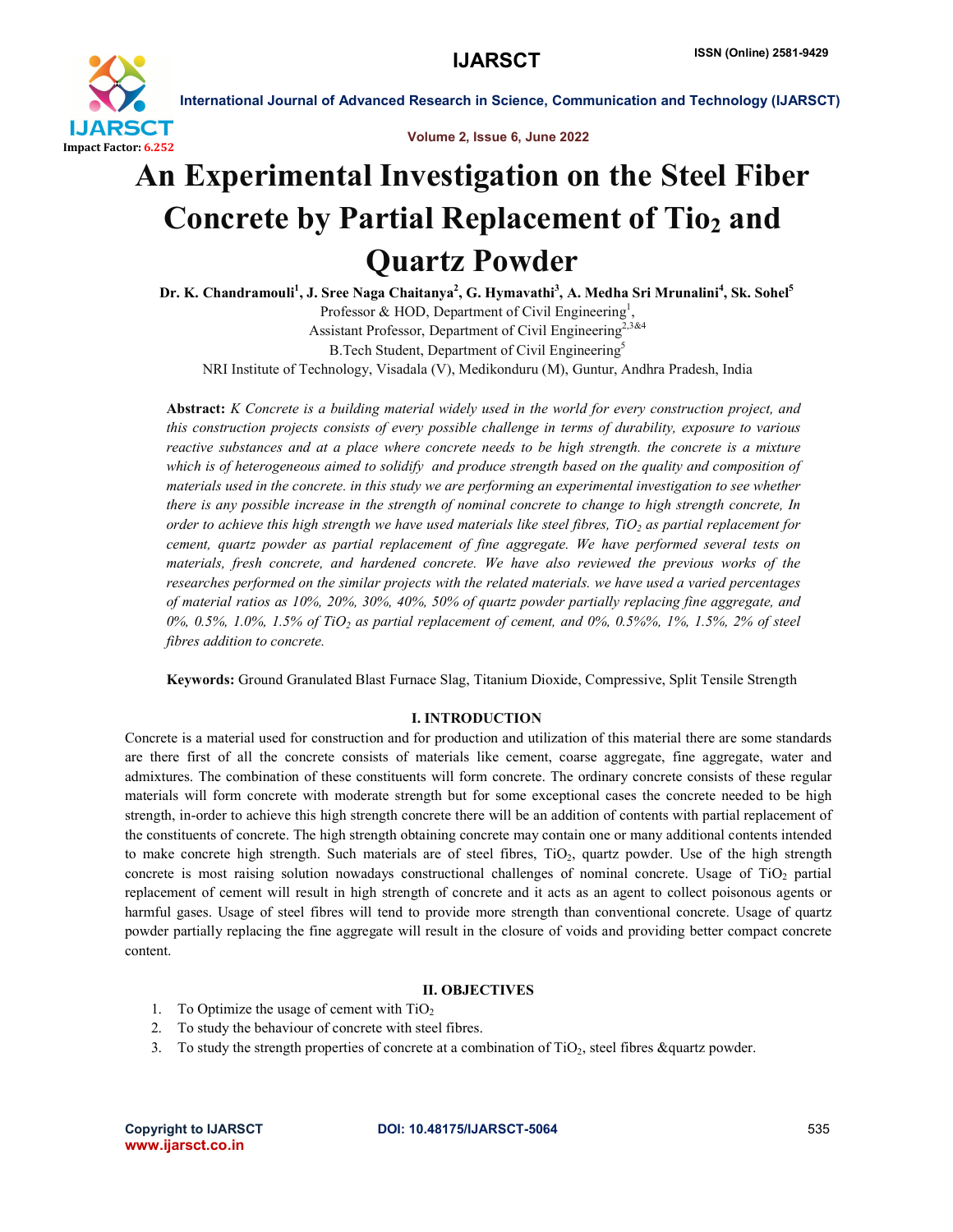

#### Volume 2, Issue 6, June 2022

#### III. MATERIALS

The properties of cement are presented in Table 1.

Table 1: Physical properties of cement

| S. No. Property  | Cement (53 grade) |
|------------------|-------------------|
| Specific gravity | 3.142             |
| Fineness         | 9.75%             |

# $3.1$  Tio<sub>2</sub>

The titanium dioxide is a naturally occurring chemical which is of a composition of titanium and oxygen. It is an inorganic compound. This material gives great flexural strength and it also gives white color to the concrete.

# 3.2 Steel Fibers

Steel fibres are the steel bits of steel used as additional agents in the concrete to get strength the diameter of these fibres are 3 to 6 mm dia and their length is of 4 to 6 mm and these are of various types they are hooked fibers, crimped and twisted rolled fibers.

#### 3.3 Quartz Powder

Quartz is a crystalline compound when crushed it will produce white colored powder which is of rough texture and its chemical formulae is of  $SiO<sub>2</sub>$  as of natural silica and when this compound is added in the concrete will give additional high strength to concrete acting as void filling agent and strength gaining agent.

# IV. EXPERIMENTAL RESULTS

#### 4.1 Compressive Strength

The compressive strength conducted in compression testing machine for the cast and cured specimens and the results are furnished in table 2 to 4.

Table 2: Compressive strength of concrete with quartz powder as partial replacement of fine aggregate in concrete

|   |                               | <b>Compressive Strength, N/mm</b> |        |        |  |
|---|-------------------------------|-----------------------------------|--------|--------|--|
|   | S. No%Of quartz powder28 Days |                                   | 56Days | 90days |  |
|   | $0\%$                         | 37.25                             | 40.32  | 43.31  |  |
|   | 10%                           | 38.24                             | 41.64  | 44.65  |  |
|   | 20%                           | 39.28                             | 42.42  | 45.77  |  |
|   | 30%                           | 40.01                             | 43.29  | 45.60  |  |
|   | 40%                           | 40.89                             | 44.28  | 47.78  |  |
| 6 | 50%                           | 40.50                             | 43.90  | 47.24  |  |

Table 3: Compressive strength of concrete with steel fibers in concrete

|   |                                  | <b>Compressive Strength, N/mm</b> |        |        |  |
|---|----------------------------------|-----------------------------------|--------|--------|--|
|   | S. No. % of steel fibres 28 Days |                                   | 56Days | 90days |  |
|   | $0\%$                            | 37.25                             | 40.32  | 43.31  |  |
| 2 | $0.5\%$                          | 41.93                             | 45.49  | 48.88  |  |
| 3 | $1\%$                            | 45.48                             | 49.31  | 53.09  |  |
| 4 | $1.5\%$                          | 49.75                             | 53.82  | 57.94  |  |
|   | $2\%$                            | 48.23                             | 52.28  | 56.13  |  |

Table 4: Compressive strength of concrete with  $Ti<sub>0</sub>$  in concrete

|               |                                | <b>Compressive Strength, N/mm</b> |         |         |  |
|---------------|--------------------------------|-----------------------------------|---------|---------|--|
|               | S. No. $%$ of TiO <sub>2</sub> | 28 Days                           | 56 days | 90 days |  |
|               | $0\%$                          | 37.25                             | 40.32   | 43.31   |  |
| $\mathcal{L}$ | $0.5\%$                        | 41.75                             | 45.14   | 48.54   |  |
| 3             | $1\%$                          | 43.17                             | 46.88   | 50.32   |  |
|               | 1.5%                           | 42.68                             | 46.26   | 49.92   |  |

www.ijarsct.co.in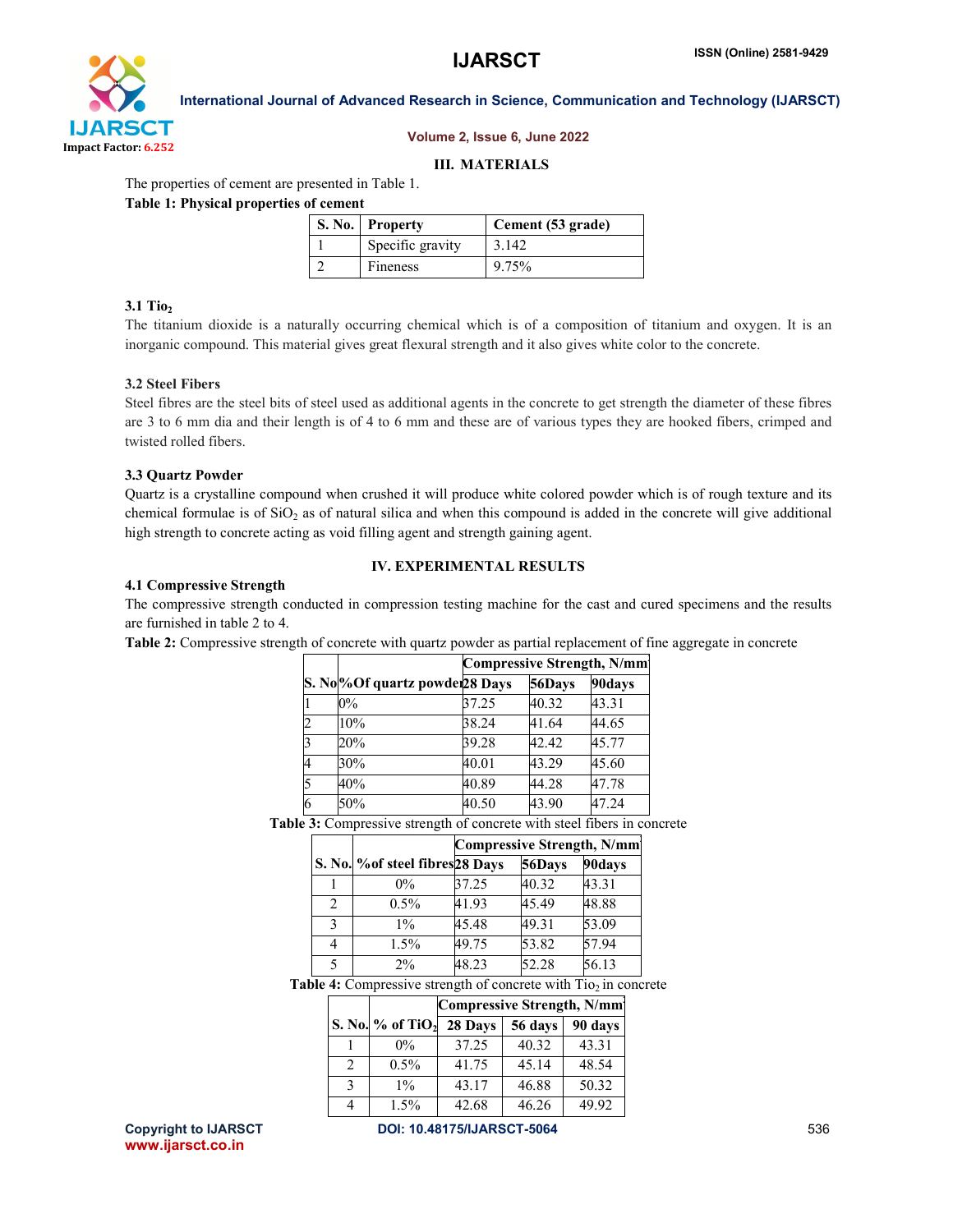

### Volume 2, Issue 6, June 2022

Table 5: Split tensile strength of concrete with quartz powder as partial replacement of fine aggregate in concrete

|   |                               | Split tensile Strength, N/mm |        |        |
|---|-------------------------------|------------------------------|--------|--------|
|   | S. No%Of quartz powder28 Days |                              | 56Days | 90days |
|   | $0\%$                         | 3.72                         | 4.09   | 4.33   |
|   | 10%                           | 3.78                         | 4.08   | 4.39   |
|   | 20%                           | 3.82                         | 4.14   | 4.46   |
|   | 30%                           | 3.96                         | 4.29   | 4.61   |
|   | 40%                           | 4.12                         | 4.51   | 4.82   |
| 6 | 50%                           | 4.01                         | 4.34   | 4.69   |

Table 6: Split tensile strength of concrete with steel fibers in concrete.

|                                           | Split tensile Strength, N/mm |        |        |  |
|-------------------------------------------|------------------------------|--------|--------|--|
| S. No <sup>o</sup> Of steel fibre 28 Days |                              | 56Days | 90days |  |
| $0\%$                                     | 3.72                         | 4.09   | 4.33   |  |
| $0.5\%$                                   | 4.18                         | 4.53   | 4.85   |  |
| $1\%$                                     | 4.47                         | 4.85   | 5.21   |  |
| 1.5%                                      | 5.02                         | 5.52   | 5.86   |  |
| $2\%$                                     | 4.69                         | 5.10   | 5.48   |  |

Table 7: Split Tensile strength of concrete with  $Ti<sub>2</sub>$  in concrete.

|                                      | Split tensile Strength, N/mm |      |        |  |
|--------------------------------------|------------------------------|------|--------|--|
| S. No. % Of Tio <sub>2</sub> 28 Days | 56Days                       |      | 90days |  |
| $0\%$                                | 3.72                         | 4.09 | 4.33   |  |
| $0.5\%$                              | 4.04                         | 4.36 | 4.67   |  |
| $1\%$                                | 4.24                         | 4.62 | 4.94   |  |
| 1.5%                                 | 411                          | 4.45 | 4.78   |  |

Table 8: Compressive strength of Concrete with QP, HSF  $&TiO<sub>2</sub>$ 

|                                                        | $OP + TiO2+HSF$            | Compressive Strength, N/mm <sup>2</sup> |        |        |  |
|--------------------------------------------------------|----------------------------|-----------------------------------------|--------|--------|--|
| S. No                                                  |                            | 28 Days                                 | 56Days | 90days |  |
|                                                        | $0\%$                      | 37 25                                   | 40.32  | 43.31  |  |
|                                                        | $40\%OP+1\%Tio_2+1.5\%HSF$ | 54.54                                   | 58.91  | 63.61  |  |
| Table 9: Split strength of Concrete with QP, HSF &TiO2 |                            |                                         |        |        |  |

|               | $OP + TiO_2 + HSF$                    | Split tensile Strength, N/mm |      |      |  |
|---------------|---------------------------------------|------------------------------|------|------|--|
| <b>S. No.</b> |                                       | 28 Days   56Days   90days    |      |      |  |
|               | $0\%$                                 | 3.72                         | 4.09 | 4.33 |  |
|               | $40\%$ OP+1%Tio <sub>2</sub> +1.5%HSF | 5.47                         | 6.03 | 6.39 |  |

#### V. CONCLUSION

In this study, the concrete ingredients like cement are partially replaced by  $TIO<sub>2</sub>$  and fine aggregates is partially replaced by quartz powder and addition of steel fibers to concrete respectively. Quartz powder varied different percentages of 0 % , 10%, 20%,30%,40%, 50% .and TIO2 is varied with different percentages of0%,0.5%,1%,1.5%, and hooked steel fibers varied with percentages of 0%, 0.5%, 1%, 1.5%, 2%.

- At 40% partial replacement of quartz powder with fine aggregate the compressive strength of concrete at 28,56 and 90 days are 40.89, 44.28 and 47.78  $N/mm^2$ .
- At 40% partial replacement of quartz powder with fine aggregate the split tensile strength of concrete at 28,56and 90 days are 4.12, 4.51 and 4.82 N/mm<sup>2</sup>.
- At 1% partial replacement of titanium dioxide with cement the compressive strength of concrete at 28,56 and 90 days are 43.17,46.88and 50.32 N/mm<sup>2</sup>.
- At 1% partial replacement of titanium dioxide with cement the split tensile strength of concrete at 28,56 and 90 days are  $4.21, 4.62$  and  $4.94$  N/mm<sup>2</sup>.

www.ijarsct.co.in